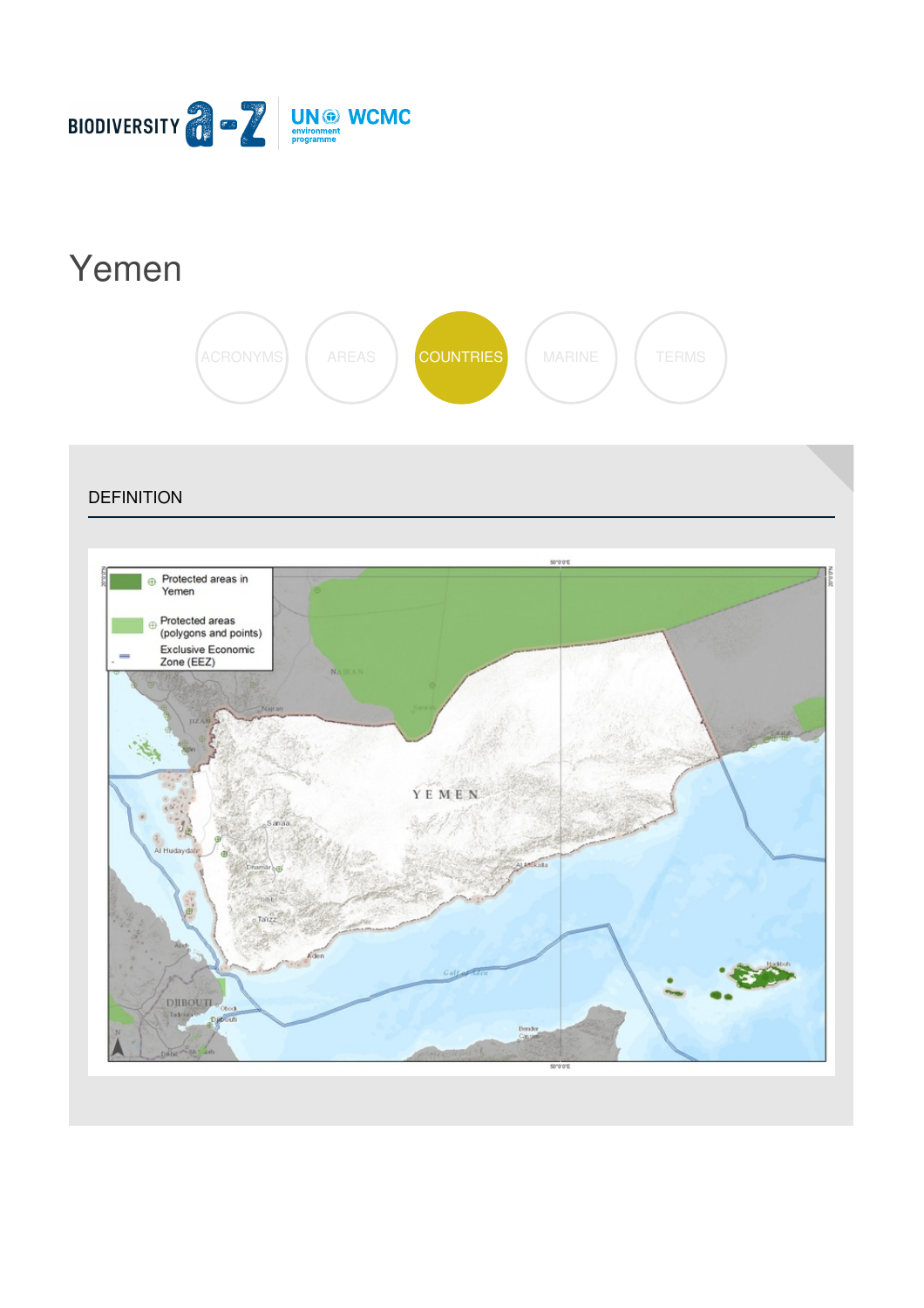### [PROTECTED](javascript:void(0)) AREAS

| Protected areas designated under international conventions and agreements |   |  |
|---------------------------------------------------------------------------|---|--|
| <b>World Heritage sites</b>                                               | ✔ |  |
| <b>Natural</b>                                                            | ✔ |  |
| Cultural                                                                  | ✔ |  |
| <b>Mixed</b>                                                              |   |  |
| Ramsar sites (Wetlands of International Importance)                       | ✔ |  |
| <b>Man and the Biosphere Reserves</b>                                     | ✔ |  |
| National-level protected areas                                            |   |  |
| <b>IUCN Protected Area Management Categories</b>                          |   |  |
| $l$ a                                                                     |   |  |
| $\underline{\mathsf{lb}}$                                                 |   |  |
| Щ                                                                         |   |  |
| Ш                                                                         |   |  |
| <u>IV</u>                                                                 |   |  |
| $\underline{\mathsf{V}}$                                                  |   |  |
| $\underline{V}$                                                           |   |  |
| Not Assigned or Not Reported                                              |   |  |

#### BIODIVERSITY [DESIGNATIONS](javascript:void(0))

Biodiversity designations represent the sites or regions that have been identified as important for biodiversity conservation due to their biological uniqueness or the high threat that they face. A plethora of different approaches have been promoted by conservation organisations and researchers in order to guide decisions about where to invest in biodiversity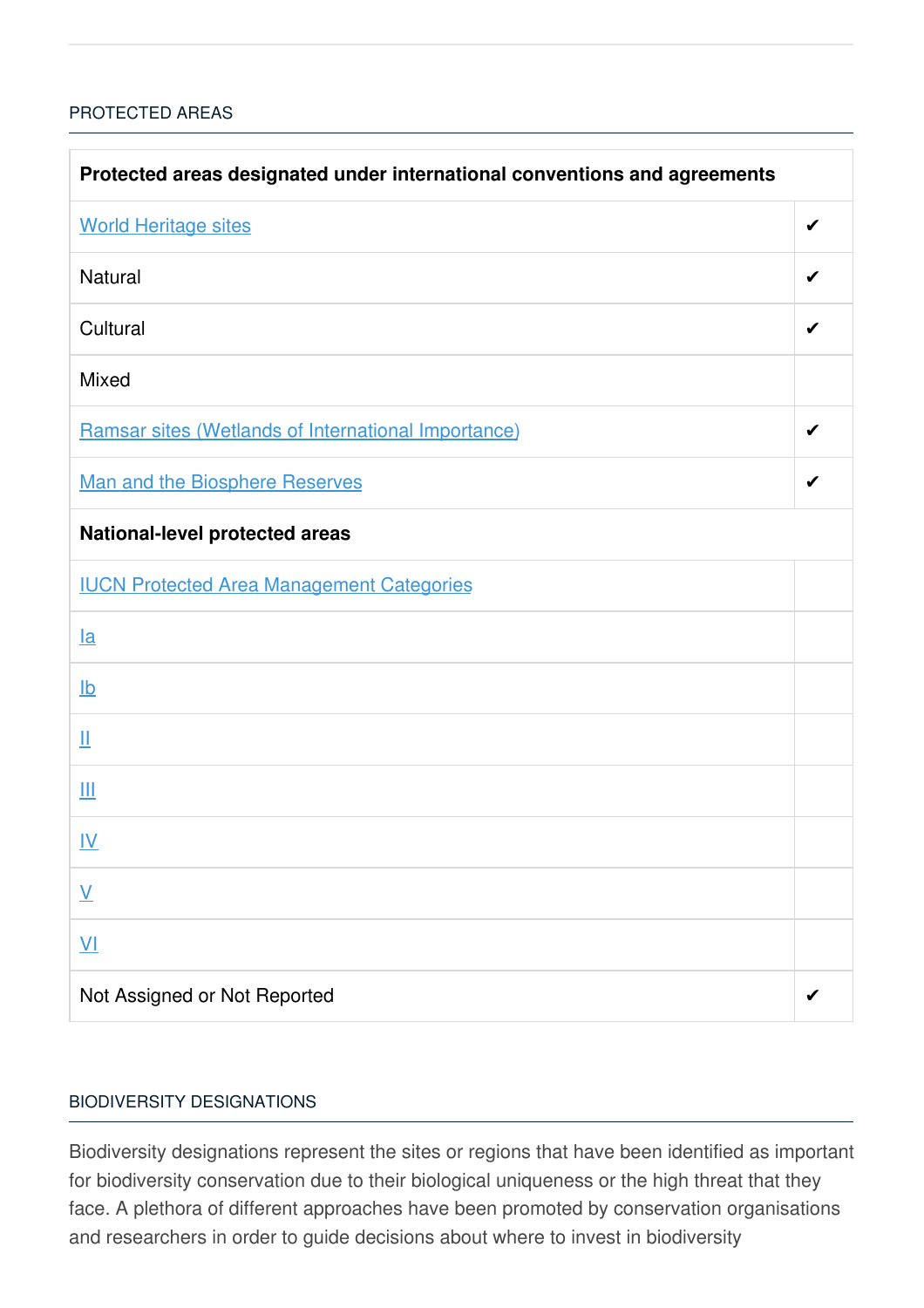conservation. These approaches use globally consistent criteria and available data in order to identify and classify sites. The designations themselves do not confer protected area status, but many of the sites identified may partly or fully overlap with a protected area designation on-ground.

| <b>Key Biodiversity Areas</b>             | ✔ |
|-------------------------------------------|---|
| <b>Alliance for Zero Extinction Sites</b> |   |
| <b>Crisis Ecoregions</b>                  | ✔ |
| <b>Centres of Plant Diversity</b>         | ✔ |
| <b>Endemic Bird Areas</b>                 | ✔ |
| <b>Global 200 Ecoregions</b>              |   |
| <b>High Biodiversity Wilderness Areas</b> |   |
| <b>Intact Forest Landscapes</b>           |   |
| <b>Last of the Wild</b>                   | ✔ |

## [CONVENTIONS](javascript:void(0)) AND TREATIES

Important conventions and multi-lateral agreements that relate to biodiversity and the environment.

| <b>Convention on Biological Diversity (CBD)</b>                                                   | <b>Ratification</b>  |
|---------------------------------------------------------------------------------------------------|----------------------|
| <b>Convention on International Trade in Endangered Species of Wild Fauna</b><br>and Flora (CITES) | Accession            |
| <b>Convention on the Conservation of Migratory Species of Wild Animals</b><br>(CMS)               | Party                |
| International Convention for the Regulation of Whaling (ICRW)                                     |                      |
| <b>International Plant Protection Convention (IPPC)</b>                                           | Contracting<br>party |
| <b>International Convention for the Prevention of Pollution from Ships</b>                        |                      |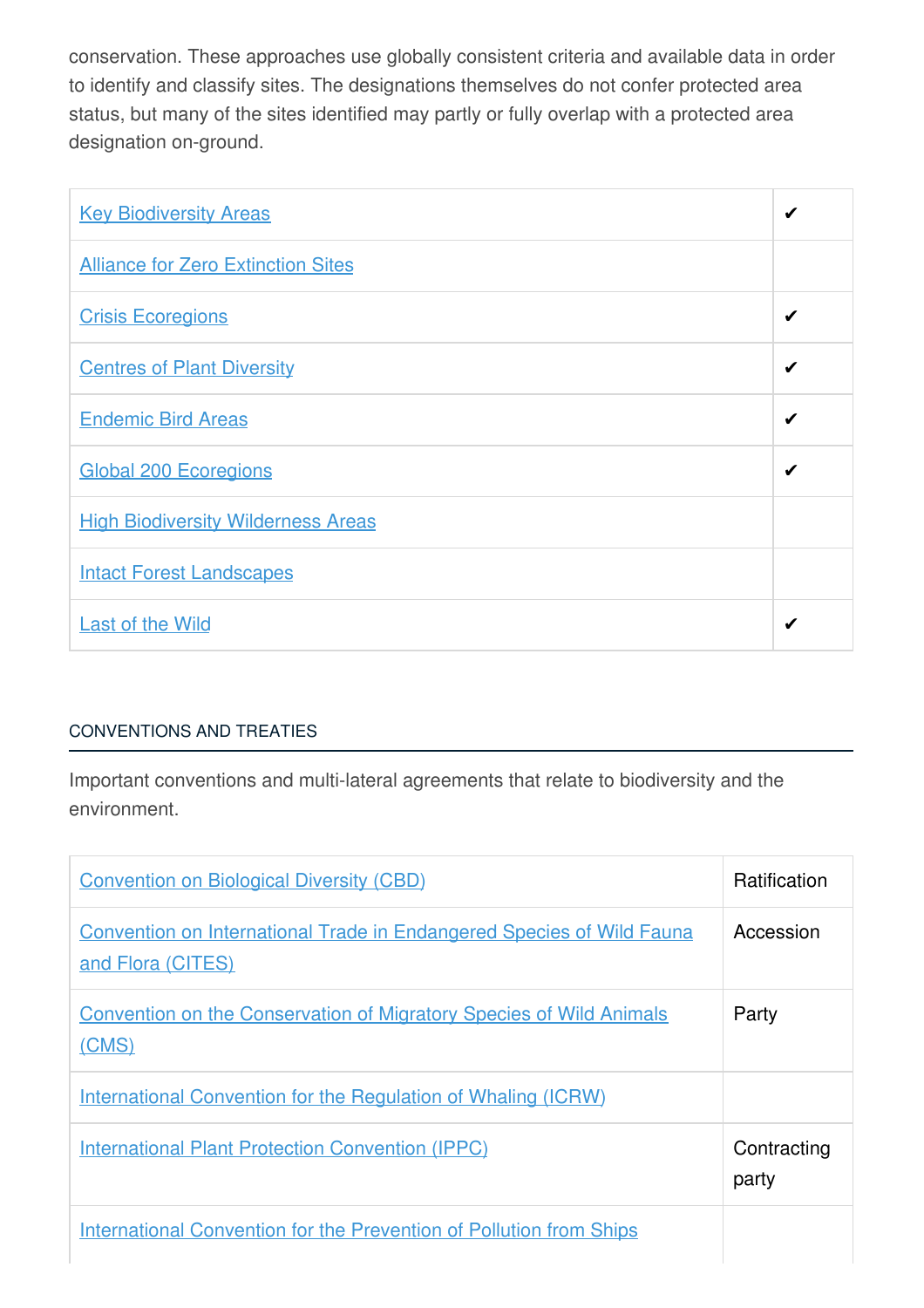| (MARPOL Convention)                                                                               |                     |
|---------------------------------------------------------------------------------------------------|---------------------|
| <b>International Treaty on Plant Genetic Resources for Food and Agriculture</b><br>(Plant Treaty) | Accession           |
| <b>Convention on Wetlands of International Importance (Ramsar Convention)</b>                     | Entry into<br>force |
| <u><b>United Nations Convention on the Law of the Sea (UNCLOS)</b></u>                            | <b>Ratification</b> |
| Chapter XXI 3. Convention on Fishing and Conservation of the Living<br>Resources of the High Seas |                     |
| <b>World Heritage Convention</b>                                                                  | Ratification        |
| <b>Antarctic Treaty</b>                                                                           |                     |

#### OTHER [MEMBERSHIP](javascript:void(0))

| <b>Arctic Council</b>               |        |
|-------------------------------------|--------|
| International Maritime Organisation | Member |
| <b>IPBES</b>                        | Member |
| <b>IPCC</b>                         | Member |
| <b>OECD</b>                         |        |

# [REFERENCES](javascript:void(0)) & WEBSITE

Links

[InforMEA](https://www.informea.org/countries/ye) Yemen country page